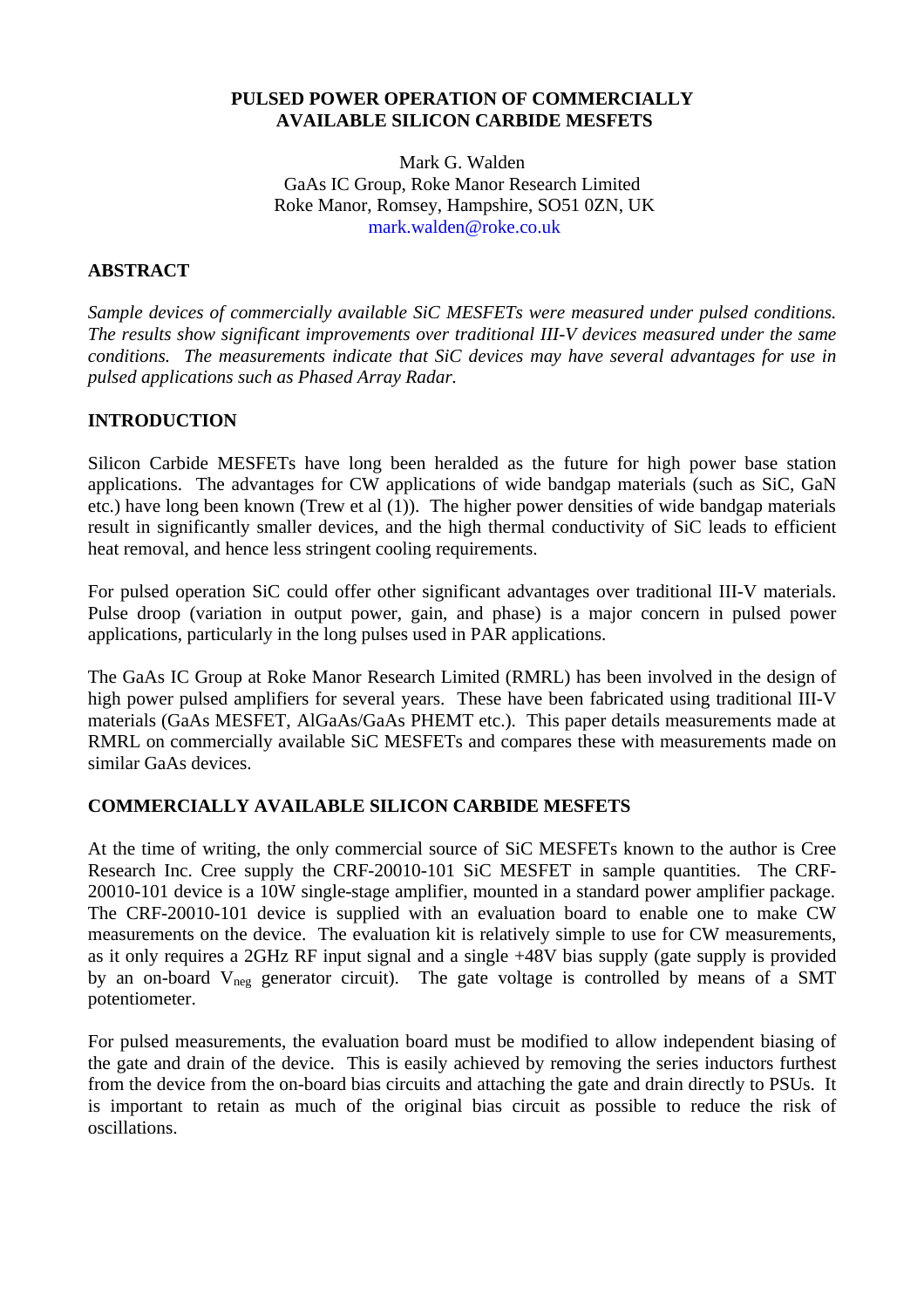### **PULSED MEASUREMENTS**

Having made CW measurements to verify the performance of the devices and modified the evaluation board, several types pulsed measurements were made on the devices. Two of these are discussed below. The first measurement was intended to establish the effect on the amplitude of the device of increasing the baseplate temperature (and hence the junction temperature) of the device. The second measurement was to establish the effect on amplitude and phase of the device of increasing the pulse length with a constant duty cycle. Amplitude measurements were made using a test bench based around a HP8990A Peak Power Analyzer and phase measurements were made using a Pulsed HP8510C Vector Network Analyzer.

### **AMPLITUDE MEASUREMENTS AT VARIOUS BASEPLATE TEMPERATURES**

To measure the effect of raising the baseplate (and hence junction) temperature of the device, the evaluation board was placed on a hotplate and the output power measured for temperatures between room temperature and 100°C. In order that the self-heating of the device should not contribute significantly to the temperature of the device, the device was measured with short (100 $\mu$ s) pulses and with a low (10%) duty cycle. The temperature of the hotplate can be adjusted and controlled over the required range, however the temperature of the package baseplate was monitored using a thermistor placed between the top surface of the package and the evaluation board retaining bolt.

The average power was measured against temperature. The results (figure 1) show that for a baseplate temperature rise of 80°C, the output power of the device is only reduced by 0.7dBm. This compares favourably with a GaAs device, which we would expect to have its output power reduced by 1.2dB for the same temperature change.

# **MEASUREMENTS OF DEVICES WITH VARYING PULSE LENGTHS**

The amplitude (gain and output power) and phase of the Cree SiC MESFET devices were measured for pulses of various length from 100µs to 5ms with a 30% duty cycle. The peak power analyzer gives a graphical representation of the input and output power as a function of time. Each device was measured with an input power of 30dBm, gate bias of  $-7V$ , and drain voltage of  $+48V$ . The devices were measured for pulse lengths of 100µs, 300µs, 500µs, 1ms, 3ms, and 5ms. The devices exhibited around 0.2dBs of power droop for a 5ms pulse length. Figure 2 shows the results for one of the sample devices. The pulsed VNA gives a graphical representation of the phase of the device as a function of time. Each device was measured under the same conditions as for the amplitude measurements. The devices exhibited around 5° of phase droop for a 5ms pulse length. Figure 3 shows the results for the same sample device as before.

#### **DISCUSSION OF RESULTS**

The measurement results of five sample SiC MESFET devices have shown that SiC does seem to be a very promising material for high power pulsed applications. They have shown very little amplitude and phase droop when measured under diverse pulse conditions (when compared to GaAs devices) and have exhibited less severe degradation in performance when operated with increasing baseplate temperatures. This, combined with the high power density and high voltage/low current bias conditions, makes the SiC MESFET an ideal candidate for phased array radar applications. Table 1 summarises the important properties and results for the SiC devices.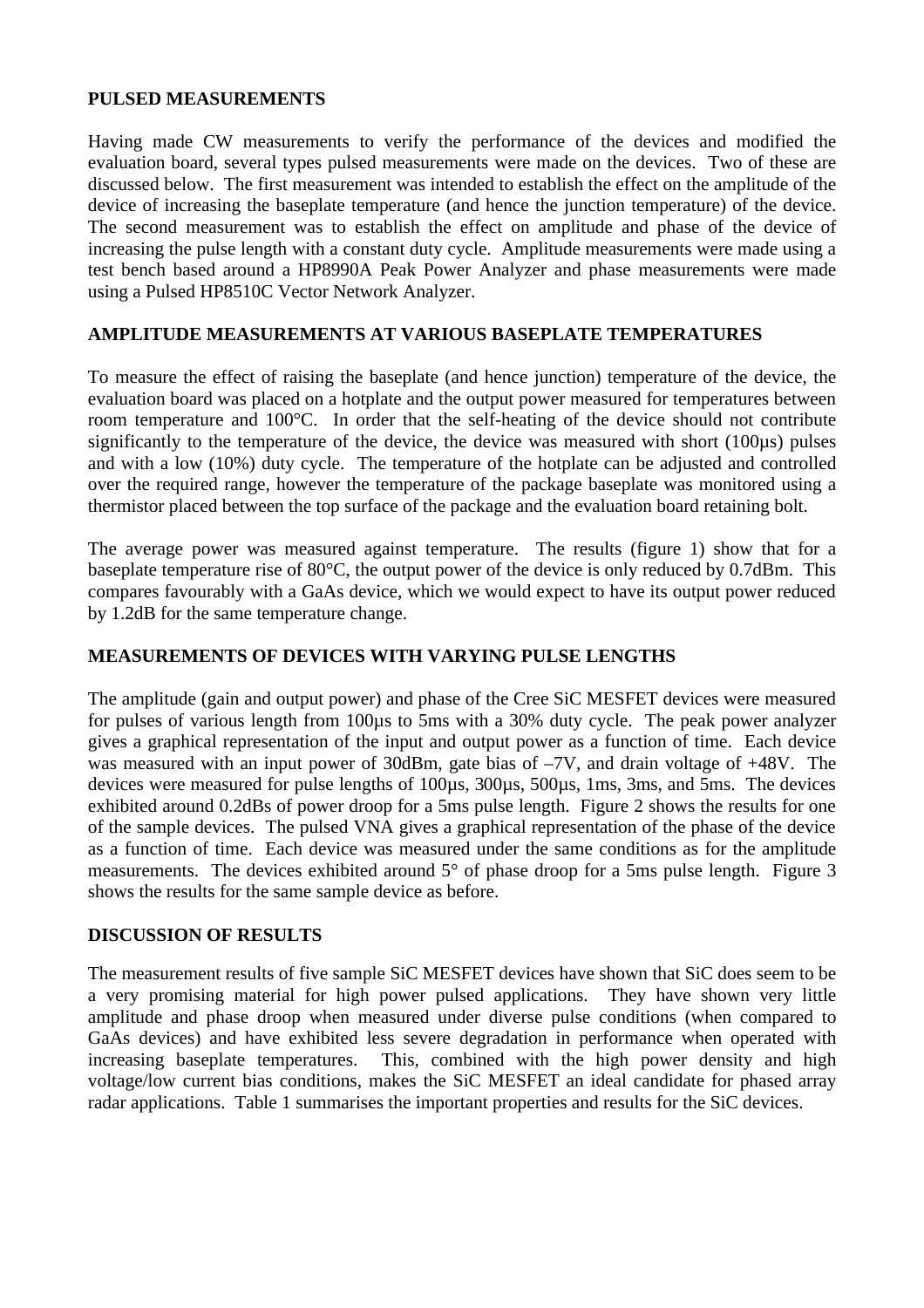| Property                                | <b>Result for Cree SiC MESFET</b> | <b>Result for a GaAs MESFET</b> |
|-----------------------------------------|-----------------------------------|---------------------------------|
| Power density                           | Typically 4W/mm                   | Typically 0.5W/mm               |
| Drain current (10W device)              | 0.5A                              | $\sim 3A$                       |
| Chip size (10W device)                  | $\sim 1$ mm <sup>2</sup>          | $\sim 10$ mm <sup>2</sup>       |
| Power drop for $80^{\circ}$ C temp rise | 0.7dB                             | $\sim$ 1.2dB                    |
| Power droop (5ms pulse)                 | $0.2$ dBm                         | $~10.5$ dBm                     |
| Phase droop (5ms pulse)                 | $5^\circ$                         | $\sim 15^{\circ}$               |

# **Table 1: Summary of important properties and results of SiC MESFETs for high power pulsed applications**

# **CONCLUSIONS**

SiC appears to offer several advantages over GaAs for high power pulsed applications, such as phased array radar.

- The high power density of the material results in very small devices (leading to easier integration into PAR antenna faces).
- The high drain voltage results in low currents (removing the need for high current power supplies).
- The power and phase droop is significantly better than for GaAs devices (better tracking between elements in an array).
- The power degradation with increased temperature is less significant than with GaAs devices (leading to less severe constraints on the cooling system).

However, there are some disadvantages with SiC devices

- Several devices have failed due to oscillations. These may be due to a fundamental problem with the SiC material (Hilton et al  $(2)$ ).
- Supply of SiC is severely limited. Currently Cree are the only commercial source of SiC devices.
- Cree SiC MESFETs are really only research grade parts. Their process has currently been upgraded and no more Gen1 devices are available. Gen1.5 devices are now available in sample quantities and the author will be assessing these imminently.

# **ACKNOWLEDGMENTS**

The author would like to acknowledge David K. Jones of BAE Systems Ltd. for funding this work.

#### **REFERENCES**

[1] RJ Trew, JB Yan, PM Mock, "The Potential of Diamond and SiC Electronic Devices for Microwave and Millimeter-Wave Power Applications" May 1991, Proc IEEE, Vol 79, No. 5, pp598-620.

[2] KP Hilton, MJ Uren, DG Hayes, PJ Wilding, BH Smith, "Suppression of Instabilities in 4H-SiC Microwave MESFETs" Nov 2000, Proc. EDMO 2000, pp 67-70.

© Roke Manor Research Ltd. 12/7/01